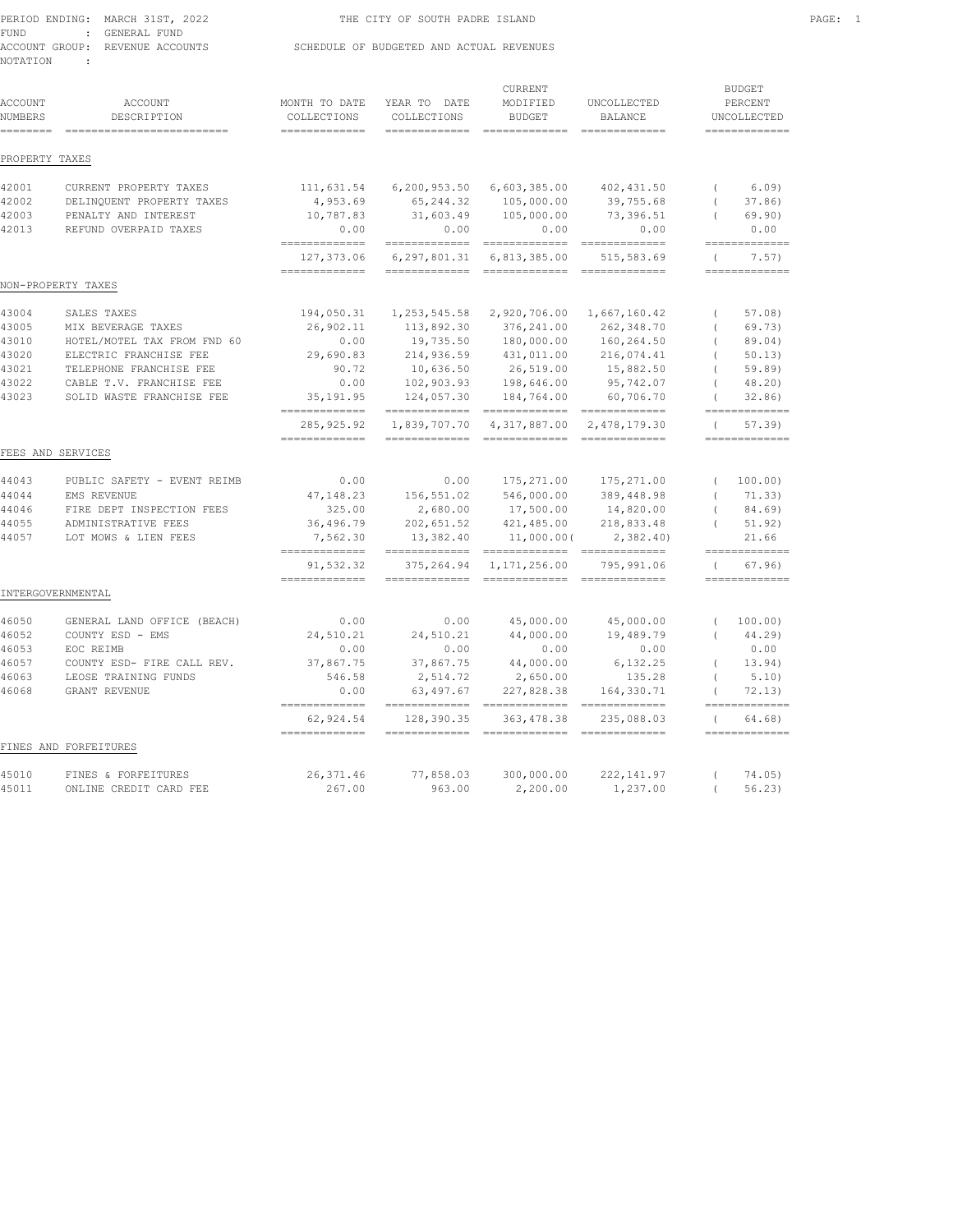|          | PERIOD ENDING: MARCH 31ST, 2022 | THE CITY OF SOUTH PADRE ISLAND           | PAGE: 2 |  |
|----------|---------------------------------|------------------------------------------|---------|--|
| FUND     | : GENERAL FUND                  |                                          |         |  |
|          | ACCOUNT GROUP: REVENUE ACCOUNTS | SCHEDULE OF BUDGETED AND ACTUAL REVENUES |         |  |
| NOTATION |                                 |                                          |         |  |

| ACCOUNT<br>NUMBERS<br>======== | <b>ACCOUNT</b><br>DESCRIPTION<br>-------------------------- | MONTH TO DATE<br>COLLECTIONS<br>============= | YEAR TO DATE<br>COLLECTIONS<br>============= | CURRENT<br>MODIFIED<br><b>BUDGET</b><br>$=$ ============= | UNCOLLECTED<br><b>BALANCE</b><br>=============                |          | <b>BUDGET</b><br>PERCENT<br>UNCOLLECTED<br>============= |
|--------------------------------|-------------------------------------------------------------|-----------------------------------------------|----------------------------------------------|-----------------------------------------------------------|---------------------------------------------------------------|----------|----------------------------------------------------------|
| 45012                          | WARRANT COLLECT FEES                                        | 951.60                                        | 3,088.60                                     | 13,000.00                                                 | 9.911.40                                                      | $\left($ | 76.24)                                                   |
|                                |                                                             | =============<br>27,590.06                    | $=$ = = = = = = = = = = = = =<br>81,909.63   | =============<br>315,200.00                               | $=$ = = = = = = = = = = = = =<br>233, 290.37                  | $\left($ | =============<br>74.01)                                  |
|                                | LICENSES AND PERMITS                                        | =============                                 | $=$ = = = = = = = = = = = = =                | =============                                             | =============                                                 |          | =============                                            |
| 47030                          | BUILDING PERMITS                                            | 10,757.24                                     | 162,690.09                                   | $100,000.00$ (                                            | 62,690.09                                                     |          | 62.69                                                    |
| 47031                          | ELECTRICAL PERMITS                                          | 1,150.00                                      | 7,400.00                                     | 3,500.00(                                                 | 3,900.00)                                                     |          | 111.43                                                   |
| 47032                          | MIX BEVERAGE PERMITS                                        | 262.50                                        | 12,710.00                                    | 19,000.00                                                 | 6, 290.00                                                     | $\left($ | 33.11)                                                   |
| 47033                          | PLUMBING PERMITS                                            | 1,050.00                                      | 7,200.00                                     | 4,000.00(                                                 | 3, 200, 00)                                                   |          | 80.00                                                    |
| 47034                          | MECHANICAL PERMITS                                          | 400.00                                        | 1,050.00                                     | 1,000.00(                                                 | 50.00                                                         |          | 5.00                                                     |
| 47035                          | TAXI PERMITS                                                | 1,850.00                                      | 1,900.00                                     | 5,500.00                                                  | 3,600.00                                                      | $\left($ | 65.45)                                                   |
| 47036                          | ENV HEALTH & OTHER PERMITS                                  | 9,470.00                                      | 42,535.00                                    | 40,000.00(                                                | 2,535.00                                                      |          | 6.34                                                     |
| 47037                          | OTHER PERMITS                                               | 2,642.00                                      | 18, 151.92                                   | 20,000.00                                                 | 1,848.08                                                      | $\left($ | 9.24)                                                    |
| 47039                          | L.P. GAS PERMIT                                             | 0.00                                          | 0.00                                         | 0.00                                                      | 0.00                                                          |          | 0.00                                                     |
| 47040                          | T-SHIRT FAB. PERMIT                                         | 0.00                                          | 0.00                                         | 0.00                                                      | 0.00                                                          |          | 0.00                                                     |
| 47041                          | DUNE PROT. PERMITS                                          | 0.00                                          | 0.00                                         | 0.00                                                      | 0.00                                                          |          | 0.00                                                     |
| 47042                          | STR PERMITS                                                 | 1,400.00                                      | 5,450.00                                     | 7,000.00                                                  | 1,550.00                                                      | $\left($ | 22.14                                                    |
| 47043                          | SPRING BREAK PERMITS                                        | 400.00                                        | 400.00                                       | 250.00(                                                   | 150.00)                                                       |          | 60.00                                                    |
| 47045                          | GOLF CART PERMITS                                           | 2,200.00                                      | 32,450.00                                    | 34,000.00                                                 | 1,550.00                                                      | $\left($ | 4.56)                                                    |
| 47046                          | ANIMAL/COMPOSTER SERVICES FEE<br>$\sqrt{ }$                 | 20.00(                                        | 50.00                                        | 0.00                                                      | 50.00                                                         |          | 0.00                                                     |
| 47047                          | SIDEWALK IN-LIEU FEES                                       | 0.00                                          | 0.00                                         | 0.00                                                      | 0.00                                                          |          | 0.00                                                     |
| 47048                          | PARKING IN LIEU FEE                                         | 0.00                                          | 0.00                                         | 0.00                                                      | 0.00                                                          |          | 0.00                                                     |
|                                |                                                             | =============<br>31,561.74<br>=============   | $=$ = = = = = = = = = = = = =<br>291,887.01  | $=$ ==============<br>234,250.00(<br>==============       | $=$ = = = = = = = = = = = = =<br>57,637.01)<br>============== |          | =============<br>24.60<br>=============                  |
| MISCELLANEOUS                  |                                                             |                                               |                                              |                                                           |                                                               |          |                                                          |
| 48040                          | INTEREST REVENUE                                            | 3,335.33                                      | 10,291.44                                    | 55,000.00                                                 | 44,708.56                                                     | $\left($ | 81.29)                                                   |
| 48041                          | CASH OVER/SHORT                                             | 0.00                                          | 0.00                                         | 0.00                                                      | 0.00                                                          |          | 0.00                                                     |
| 48042                          | MISCELLANEOUS REVENUE                                       | 36.68                                         | 18,597.32                                    | 35,000.00                                                 | 16,402.68                                                     | $\left($ | 46.86                                                    |
| 48043                          | ELECTRICITY REBATE                                          | 0.00                                          | 0.00                                         | 0.00                                                      | 0.00                                                          |          | 0.00                                                     |
| 48044                          | DISCOUNTS EARNED                                            | 0.00                                          | 0.00                                         | 0.00                                                      | 0.00                                                          |          | 0.00                                                     |
| 48045                          | INSURANCE PROCEEDS                                          | 0.00                                          | 0.00                                         | 0.00                                                      | 0.00                                                          |          | 0.00                                                     |
| 48047                          | CONTRIBUTIONS TO CITY PARK                                  | 0.00                                          | 0.00                                         | 0.00                                                      | 0.00                                                          |          | 0.00                                                     |
| 48048                          | CONTRIBUTIONS - CYCLOVIA EVENT                              | 0.00                                          | 0.00                                         | 0.00                                                      | 0.00                                                          |          | 0.00                                                     |
| 48049                          | CONTRIB. ARSON DOG PROG.                                    | 0.00                                          | 0.00                                         | 0.00                                                      | 0.00                                                          |          | 0.00                                                     |
| 48087                          | COPIES                                                      | 0.00                                          | 0.00                                         | 100.00                                                    | 100.00                                                        | $\left($ | 100.00)                                                  |
| 48090                          | FUEL REBATE                                                 | 0.00<br>=============                         | 1,667.25                                     | 4,000.00<br>==============                                | 2,332.75<br>$=$ = = = = = = = = = = = = =                     | $\left($ | 58.32<br>=============                                   |
|                                |                                                             | 3,372.01<br>$=$ = = = = = = = = = = = = =     | 30,556.01<br>$=$ = = = = = = = = = = = = =   | 94,100.00<br>=============                                | 63,543.99<br>=============                                    | $\left($ | 67.53)<br>=============                                  |
|                                | OTHER FINANCING SOURCES                                     |                                               |                                              |                                                           |                                                               |          |                                                          |
| 49070                          | <b>BOND PROCEEDS</b>                                        | 0.00                                          | 0.00                                         | 0.00                                                      | 0.00                                                          |          | 0.00                                                     |
| 49071                          | LEASE PROCEEDS                                              | 0.00                                          | 0.00                                         | 0.00                                                      | 0.00                                                          |          | 0.00                                                     |
| 49085                          | SALE OF FIXED ASSETS                                        | 0.00                                          | 0.00                                         | 0.00                                                      | 0.00                                                          |          | 0.00                                                     |